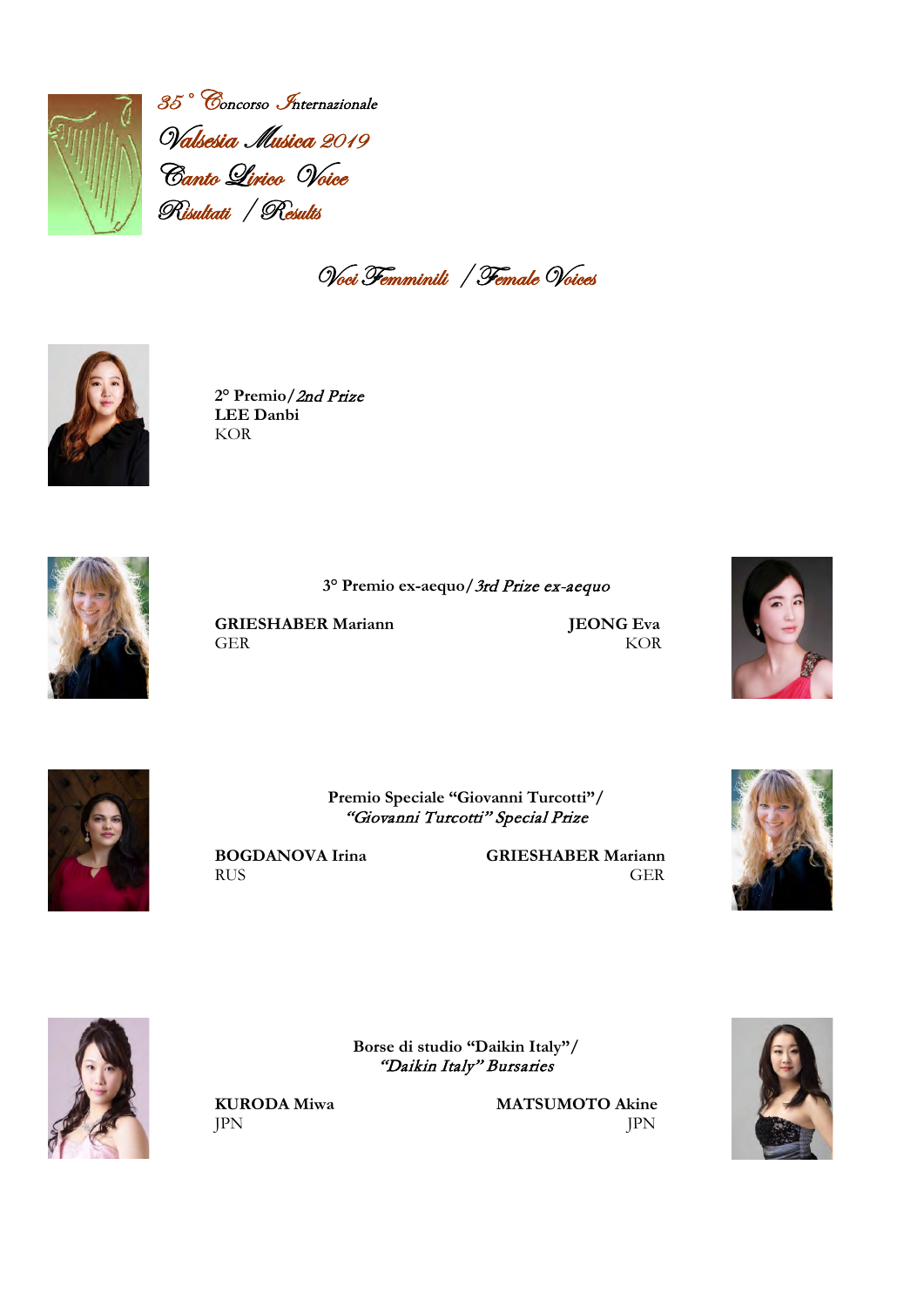

35° Concorso Internazionale Valsesia Musica 2019 Canto Lirico Voice Risultati / Results

Voci Maschili / Male Voices



**1° Premio/**1st Prize **LEE Ho Joun** KOR



**2° Premio/**2nd Prize **PARK Youngjun** KOR



**3° Premio/**3rd Prize **LEE Chung-Man** KOR

> **Borse di studio destinate ai migliori finalisti non premiati** Best (not awarded) finalists' Bursaries



**KIM Hun**  KOR



 **NOH Dongyong SONG Luigi**



 **Finalista/**Finalist  **SONG Myunghoon** KOR

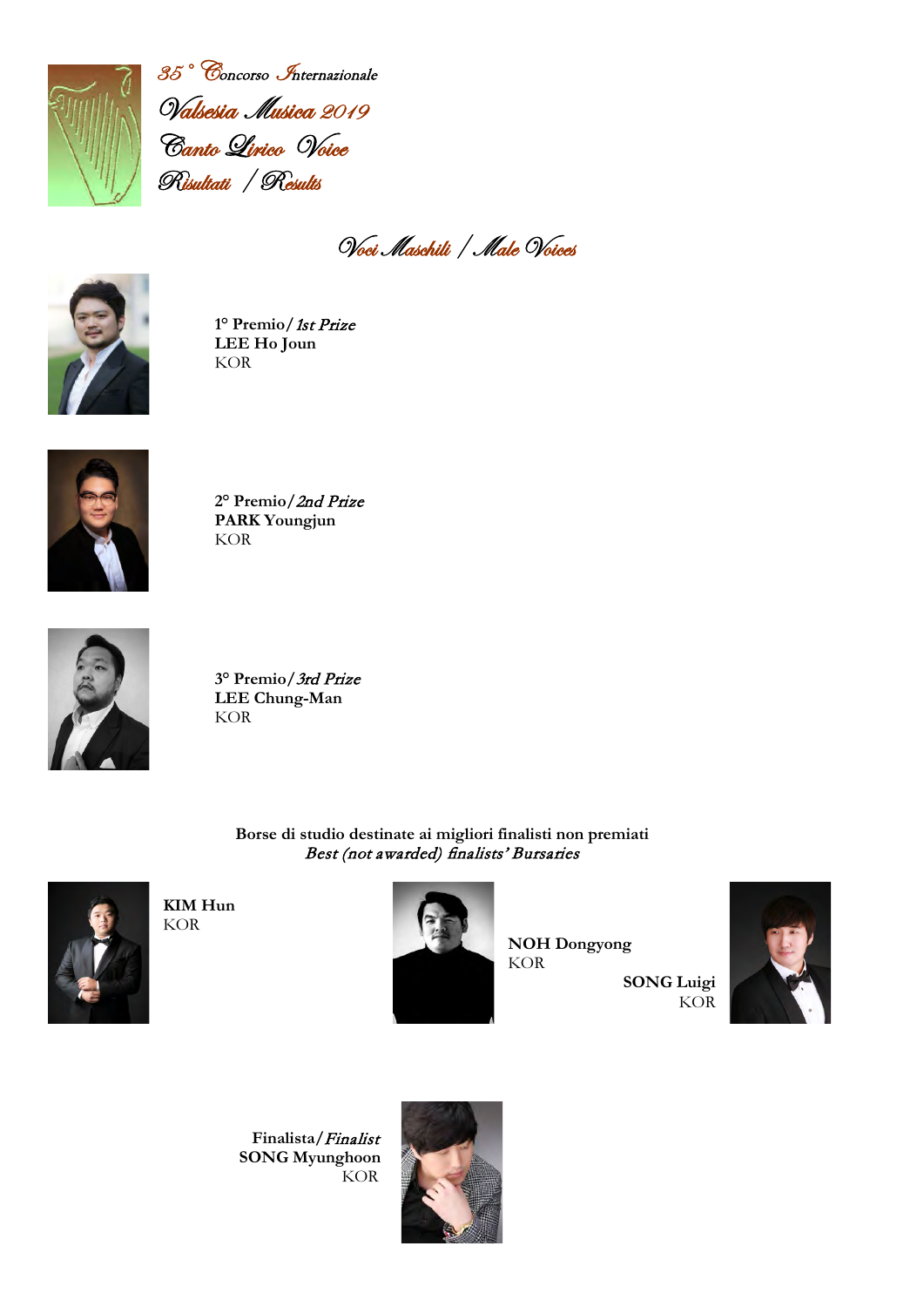Semifinalisti/ Semifinalists



**HA Taesun** KOR



**KIM Moonjin** KOR



**KURODA Miwa** JPN



**LAU Hunn Hunn Coco** HKG



**LEE Youngseo** KOR



**MATSUMOTO Akine** JPN



**TOKAREVA Veronika** RUS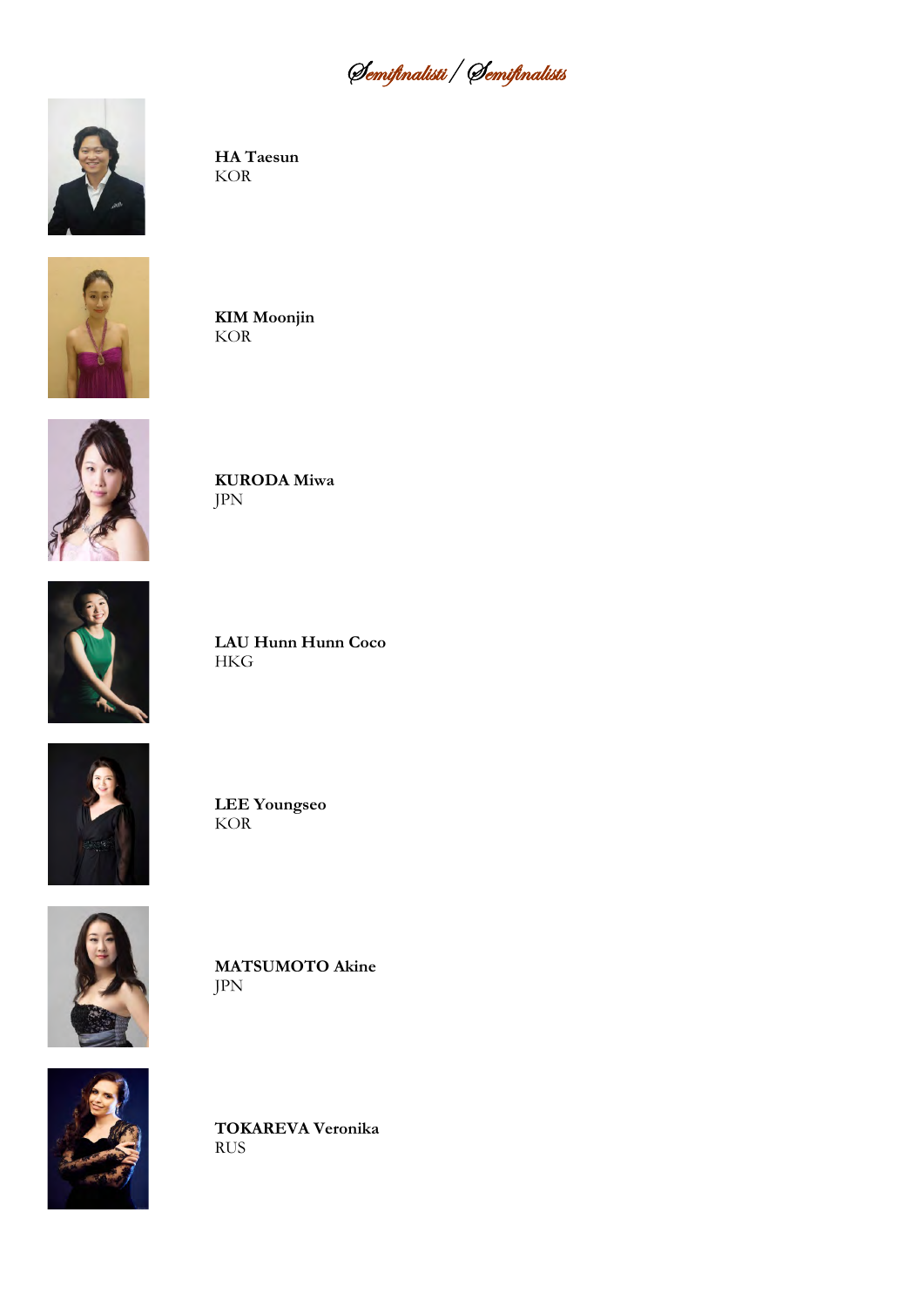Partecipanti alla Prima Prova/First Round Participants



**AMATORE Fabiola** ITA

 **BAEK Hyejeong KOR** 



**FEDORENKOVA Anna** RUS

 **JI Yungu** KOR **KOR** 





**KANG Renato (Jooho)** KOR

 **KIM Jeongeun KOR** 





**KIM Min Ah** KOR

 **LEE Jongduk KOR** 

 **PARK Wakyung**





**SMIRNOVA Iuliia** RUS

**MIZOGUCHI Akane**

**KOR** 



JPN